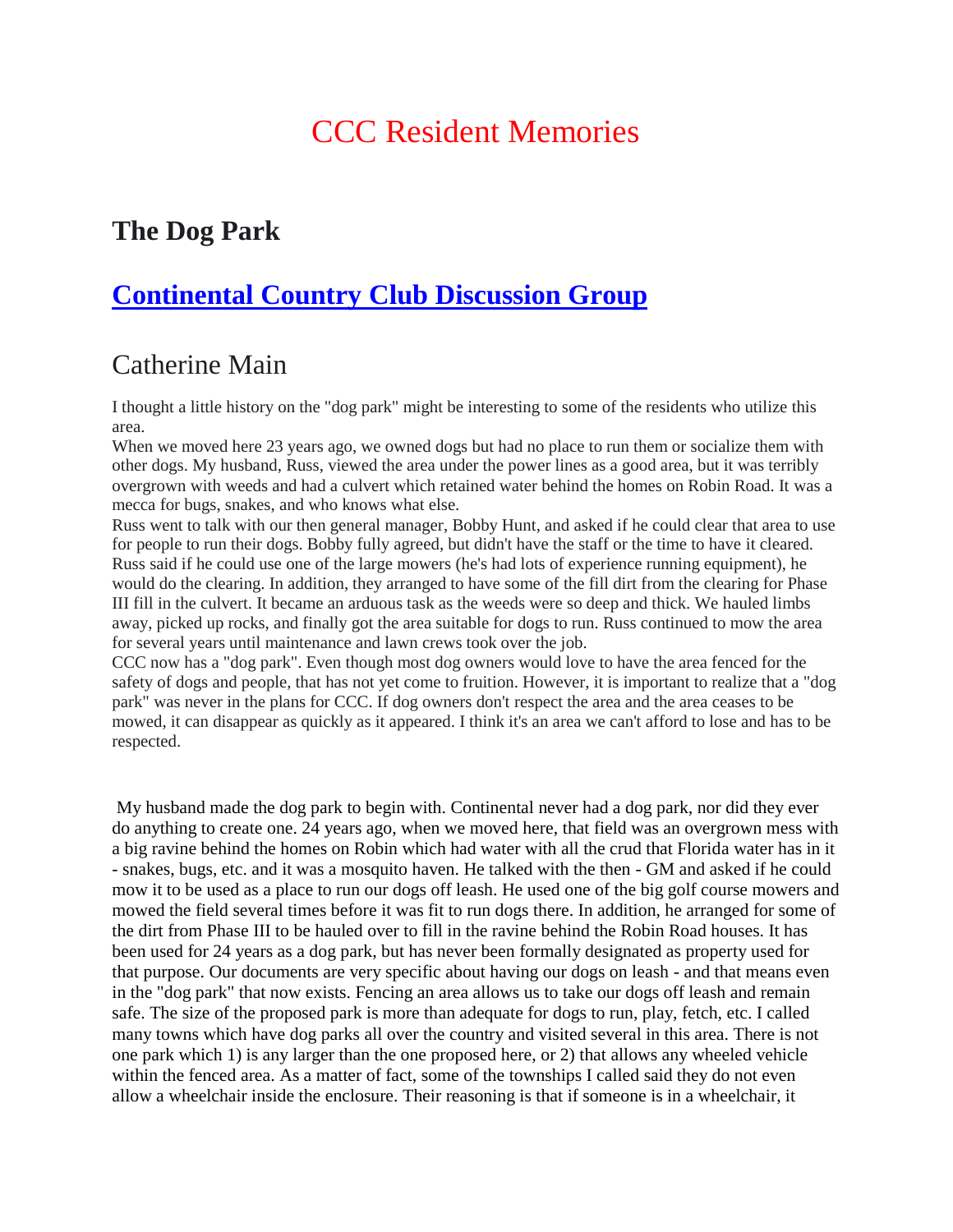presents a liability because of uneven ground and they would be unable to control their dog. Mike Roberts did his homework thoroughly on this project. I think we're getting a win-win with a fenced dog park.

## **A ride in the woods**

https://fb.watch/4gJEC20cp5/

## Catherine Main

This area was a thick, unaccessible woods when we moved here. We used to walk through the thick branches and weeds until my husband began cleaning paths through the woods so we could all drive our golf carts through . Every single path through that area was chopped, sawed, hauled, and stomped down by him. It became an area where "birders" loved going, people loved walking, and the "dog group" had Easter egg hunts, etc. We have Russ to thank for making this area accessible for everybody to enjoy. There are many who refer to the area as "Russ's paths" through the woods. It is still his favorite part of this park. There is much more to this park than the front areas where most of the "amenities" are located.

#### **Donna Deatrich Melcher**

Much of it has been cleared and there is much more than is overgrown now where there used to be paths. Russ got sick and couldn't do as much up there as he used to. He is still up there every day,

#### **Suzanne Mann**

When Tony Young was Golf Superintendent here, he would have all the staff come down to the woods for a steak barbecue! So much fun!!!!

#### **Catherine Main**

This area was a thick, inaccessible wood when we moved here. We used to walk through the thick branches and weeds until my husband began cleaning paths through the woods so we could all drive our golf carts through. Every single path through that area was chopped, sawed, hauled, and stomped down by him. It became an area where "birders" loved going, people loved walking, and the "dog group" had Easter egg hunts, etc. We have Russ to thank for making this area accessible for everybody to enjoy. There are many who refer to the area as "Russ's paths" through the woods. It is still his favorite part of this park. There is much more to this park than the front areas where most of the "amenities" are located.

#### Catherine Main

Yes. That area past the bridge (known as the overflow) was his pet project and the hardest to tackle. It was so overgrown and dense, it was quite a project. There are still areas up there that have not been traveled much. He knows where they are, so we go down them quite often. The pigs have done a number on many of the trails. Funny story: several years ago, we planted squash and cucumbers up in a remote area in the woods. A lady got turned around on the trails and saw the little garden. She reported back that someone was growing marijuana up there because "why else would someone plant something in a hidden area?". She called the sheriff who determined that, in fact, they were squash and cucumbers. She told everybody about the garden and the area got a lot of traffic. Russ ripped up the plants and that was the end of it. Just as an aside, when we moved here, the little dirt road along Hidden Lake was there, but the area by the lake was so overgrown, it was impossible to see the water. Russ began chopping things down - ended up with scratches, cuts, and poison everything - but finally got it down enough so people could enjoy seeing the lake and all it had to offer. It has since been maintained by CCC, but "back in the day" they did not have the manpower or the \$\$ to have anyone mowing or cutting. He has done a ton of work in this park.